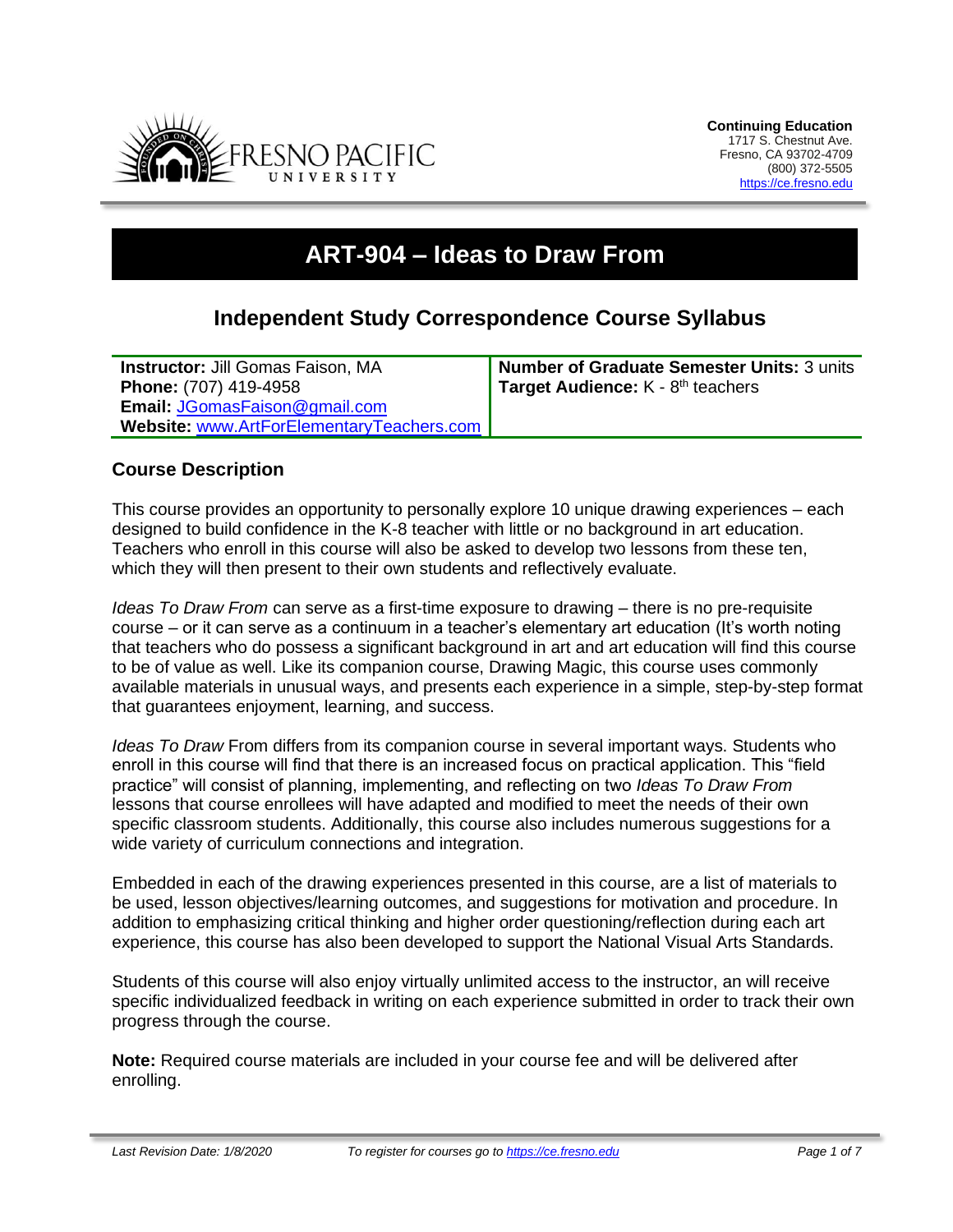# **Required Texts and Course Materials**

**Textbook:** There is no required textbook for this course.

**Course Materials:** Ideas to Draw From written and developed by Jill Gomas Faison, is the course book. The book contains not only a brief overview of art education and philosophy, but also in-depth instructions for both completing and presenting each of the 10 featured drawing experiences, plus two lessons. Evaluation from the student's written reflections are also included. A variety of materials commonly found in the K-8 classroom will also be needed to complete the 10 experiences.

# **Course Dates**

Self-paced; students may enroll at any time and take up to one year, from the date of registration, to complete assignments. Students may complete assignments in no less than three weeks for a 3 unit course (one week per unit).

#### **National Standards Addressed in This Course**

#### **National Board for Professional Teaching Standards (NBPTS)**

[\(http://www.nbpts.org/standards-five-core-propositions/\)](http://www.nbpts.org/standards-five-core-propositions/)

First published in 1989 and updated in 2016, *[What Teachers Should Know and Be Able to Do](http://www.accomplishedteacher.org/)* articulates the National Board's Five Core Propositions for teaching. The Five Core Propositions comparable to medicine's Hippocratic Oath — set forth the profession's vision for accomplished teaching. Together, the propositions form the basis of all National Board Standards and the foundation for National Board Certification. Course assignments have been designed so students can demonstrate excellence against these professional teaching standards whenever possible.

- Proposition 1: Teachers are committed to students and their learning
- Proposition 2: Teachers know the subject they teach and how to teach those subjects to students
- Proposition 3: Teachers are responsible for managing and monitoring student learning
- Proposition 4: Teachers think systematically about their practice and learn from experience
- Proposition 5: Teachers are members of learning communities

**National Arts Visional Standards-** [\(https://www.arteducators.org/learn-tools/national-visual-arts](https://www.arteducators.org/learn-tools/national-visual-arts-standards)[standards\)](https://www.arteducators.org/learn-tools/national-visual-arts-standards)

- Content Standard 1- Understanding and applying media, techniques, and processes
- Content Standard 2- Using knowledge of structures and functions
- Content Standard 3- Choosing and evaluating a range of subject matter, symbols, and ideas
- Content Standard 4- Understanding the visual arts in relation to history and cultures
- Content Standard 5- Reflecting upon and assessing the characteristics and merits of one's own work and the work of others
- Content Standard 6- Making connections between visual arts and other disciplines.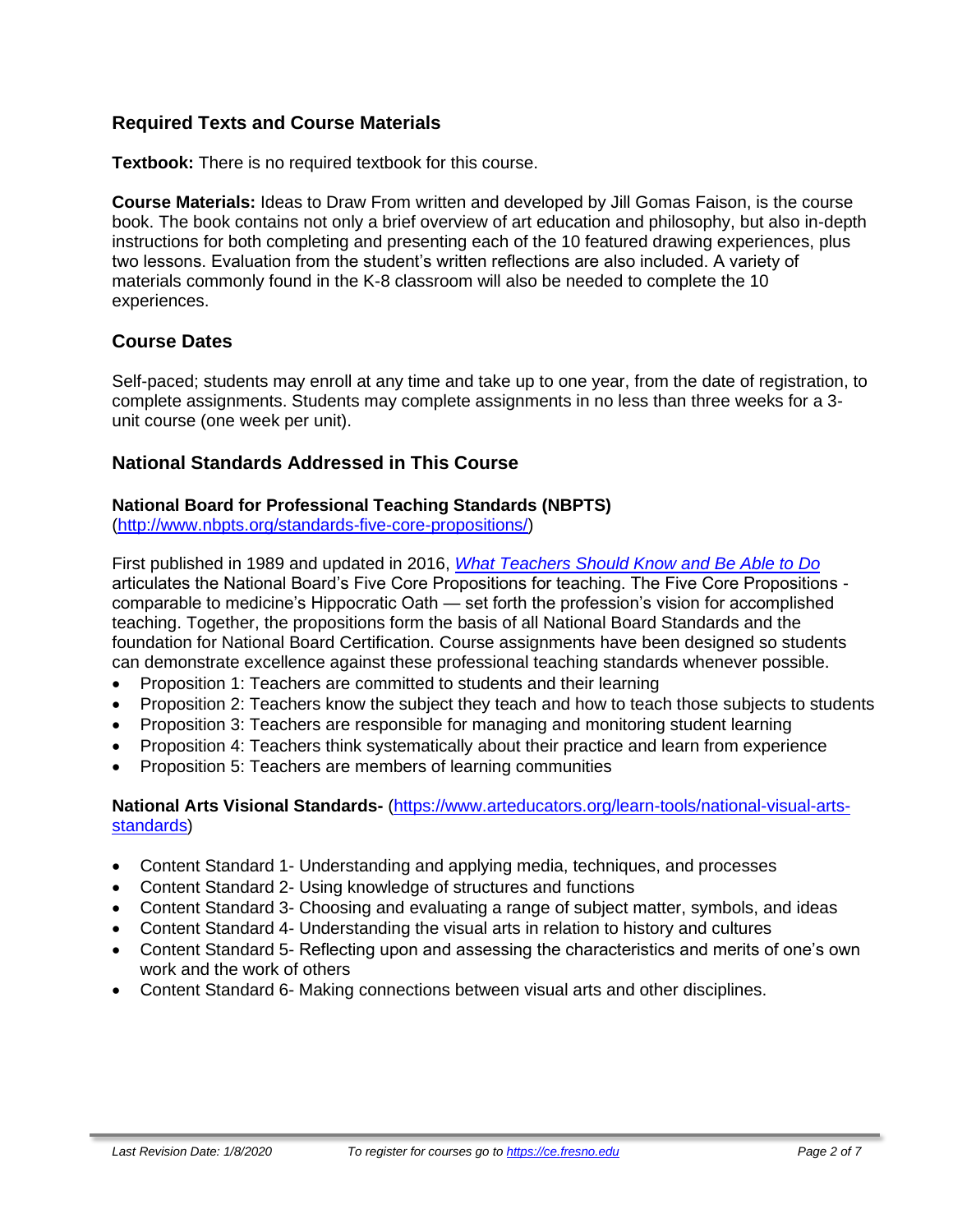# **Continuing Education Program Student Learning Outcomes**

| CE <sub>1</sub> | Demonstrate proficient written communication by articulating a clear focus,<br>synthesizing arguments, and utilizing standard formats in order to inform and<br>persuade others, and present information applicable to targeted use.                                    |
|-----------------|-------------------------------------------------------------------------------------------------------------------------------------------------------------------------------------------------------------------------------------------------------------------------|
| CE <sub>2</sub> | Demonstrate comprehension of content-specific knowledge and the ability to apply it<br>in theoretical, personal, professional, or societal contexts.                                                                                                                    |
| CE <sub>3</sub> | Reflect on their personal and professional growth and provide evidence of how such<br>reflection is utilized to manage personal and professional improvement.                                                                                                           |
| CE <sub>4</sub> | Apply critical thinking competencies by generating probing questions, recognizing<br>underlying assumptions, interpreting and evaluating relevant information, and<br>applying their understandings to the professional setting.                                        |
| CE <sub>5</sub> | Reflect on values that inspire high standards of professional and ethical behavior as<br>they pursue excellence in applying new learning to their chosen field.                                                                                                         |
| CE <sub>6</sub> | Identify information needed in order to fully understand a topic or task, organize that<br>information, identify the best sources of information for a given enquiry, locate and<br>critically evaluate sources, and accurately and effectively share that information. |

# **Student Learning Outcomes (SLOs) for This Course**

|    | <b>Student Learning Outcomes for This Course</b><br>By the end of this course student will be able to: | <b>National Standards</b><br><b>Addressed in This</b><br>Course* | <b>Continuing</b><br><b>Education Program</b><br><b>Student Learning</b><br><b>Outcomes</b><br>Addressed** |
|----|--------------------------------------------------------------------------------------------------------|------------------------------------------------------------------|------------------------------------------------------------------------------------------------------------|
|    | 1. Successfully complete their own series of 10                                                        | <b>National Content</b>                                          |                                                                                                            |
|    | drawing experiences as well as teach two                                                               | Standards 1, 2, 3,                                               |                                                                                                            |
|    | lessons selected from these experiences.                                                               | 4, 5, 6                                                          |                                                                                                            |
| 2. | Identify potential points of difficulty that their                                                     | <b>National Content</b>                                          |                                                                                                            |
|    | own students might encounter after having                                                              | Standards 1, 2, 3,                                               |                                                                                                            |
|    | completed the experiences themselves.                                                                  | 4, 5, 6                                                          |                                                                                                            |
| 3. | Demonstrate confidence in their ability to                                                             | <b>National Content</b>                                          |                                                                                                            |
|    | present any of the art experiences to their                                                            | Standards 1, 2, 3,                                               |                                                                                                            |
|    | own students.                                                                                          | 4, 5, 6                                                          |                                                                                                            |
| 4. | Experience firsthand different media                                                                   | <b>National Content</b>                                          |                                                                                                            |
|    | techniques and processes, as well as their                                                             | Standards 1, 2, 3,                                               |                                                                                                            |
|    | unique responses and communicative<br>qualities.                                                       | Δ.                                                               |                                                                                                            |
| 5. | Consider connections between the visual                                                                | <b>National Content</b>                                          |                                                                                                            |
|    | arts and other disciplines in their curriculum.                                                        | Standard 6                                                       |                                                                                                            |
| 6. | Create and use different visual structures                                                             | <b>National Content</b>                                          |                                                                                                            |
|    | and functions of art to convey their own                                                               | Standards 2, 3, 4,                                               |                                                                                                            |
|    | individual ideas.                                                                                      | 5                                                                |                                                                                                            |
| 7. | Select and use subject matter, symbols, and                                                            | <b>National Content</b>                                          |                                                                                                            |
|    | ideas to communicate meaning.                                                                          | Standards 2, 3, 4,                                               |                                                                                                            |
|    |                                                                                                        | 5                                                                |                                                                                                            |
| 8. | Analyze and reflect upon the different and                                                             | <b>National Content</b>                                          |                                                                                                            |
|    | various purposes for creating works of art -<br>both personally and socially.                          | Standard 3, 4, 5                                                 |                                                                                                            |
|    |                                                                                                        |                                                                  |                                                                                                            |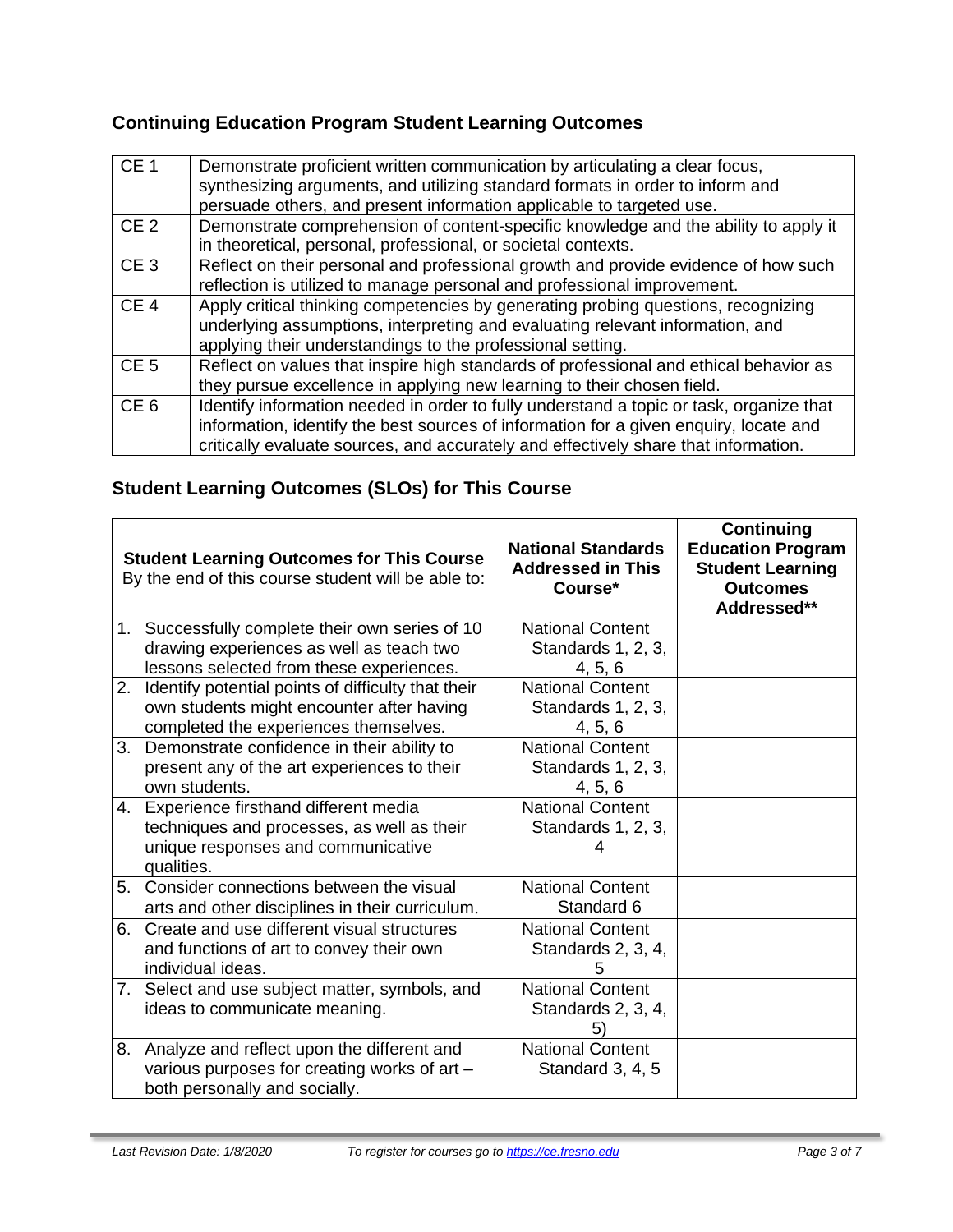| 9. Engage in reflective dialogue with the        | <b>National Content</b> |  |
|--------------------------------------------------|-------------------------|--|
| instructor about their own experience with       | Standards 3, 4, 5,      |  |
| this course – and the potential for use in their |                         |  |
| own classrooms.                                  |                         |  |

\* Please refer to the section on **National Standards Addressed in This Course**

\*\* Please refer to the section on **Continuing Education Program Student Learning Outcomes**

# **Topics, Assignments, and Activities**

| <b>Module</b><br><b>Module Title</b> | <b>Module Assignments and Activities</b>                                                                                                                                                                                                                          | <b>Points</b><br><b>Possible</b><br>for Each<br><b>Assignment</b> |
|--------------------------------------|-------------------------------------------------------------------------------------------------------------------------------------------------------------------------------------------------------------------------------------------------------------------|-------------------------------------------------------------------|
| <b>Module 1</b>                      | Read the course book, Ideas To Draw From and<br>$\bullet$<br>complete the 10 drawing experiences exactly as they<br>are outlined.                                                                                                                                 | Outstanding -<br>OK                                               |
| Module 2                             | Thoughtfully complete one evaluation/reflection form<br>$\bullet$<br>after finishing each art experience.                                                                                                                                                         |                                                                   |
| Module 3                             | Submit a photograph(s) of artwork along with an<br>$\bullet$<br>evaluation/reflection form for each of these 10<br>experiences to the instructor for review.                                                                                                      | Outstanding -<br>OK.                                              |
| Module 4                             | Develop two lesson plans based on two drawing<br>$\bullet$<br>experiences of their choice from this course for their<br>specific classroom - including any special<br>modifications/changes that are necessary to meet the<br>needs of their particular students. | Outstanding -<br>OK                                               |
| Module 5                             | Present these two lessons to their students.<br>$\bullet$                                                                                                                                                                                                         | Outstanding -<br>OK                                               |
| <b>Module 6</b>                      | Evaluate their lessons by filling out the "lesson<br>$\bullet$<br>reflection forms".                                                                                                                                                                              | Outstanding -<br>OK                                               |
| Module 7                             | Send photographs and lesson reflection forms to the<br>$\bullet$<br>instructor for review. (Photographs may be taken<br>during and/or after the lessons are complete - being<br>sure to include pictures of artwork produced by the<br>children.)                 | Outstanding -<br>OK                                               |
| Module 8                             | Send the instructor a mid-course reflection email,<br>$\bullet$<br>writing about experiences with the course up to that<br>point.                                                                                                                                 | Outstanding -<br><b>OK</b>                                        |

# **Grading Policies, Rubrics, and Requirements for Assignments**

# **Grading Policies**

- Assignments will be graded per criteria presented in the course rubrics.
- $A = 90-100\%$  and  $B = 80-89\%$ , (anything below 80% will not receive credit.)
- The discernment between an A or a B letter grade is at the discretion of the instructor based on the quality of work submitted (see course rubrics).
- Coursework falling below a B grade will be returned with further instructions.
- All assignments must be completed to receive a grade and are expected to reflect the quality that teacher-training institutions require of professional educators. If completed assignments do not meet this standard, students will be notified with further instructions from the instructor.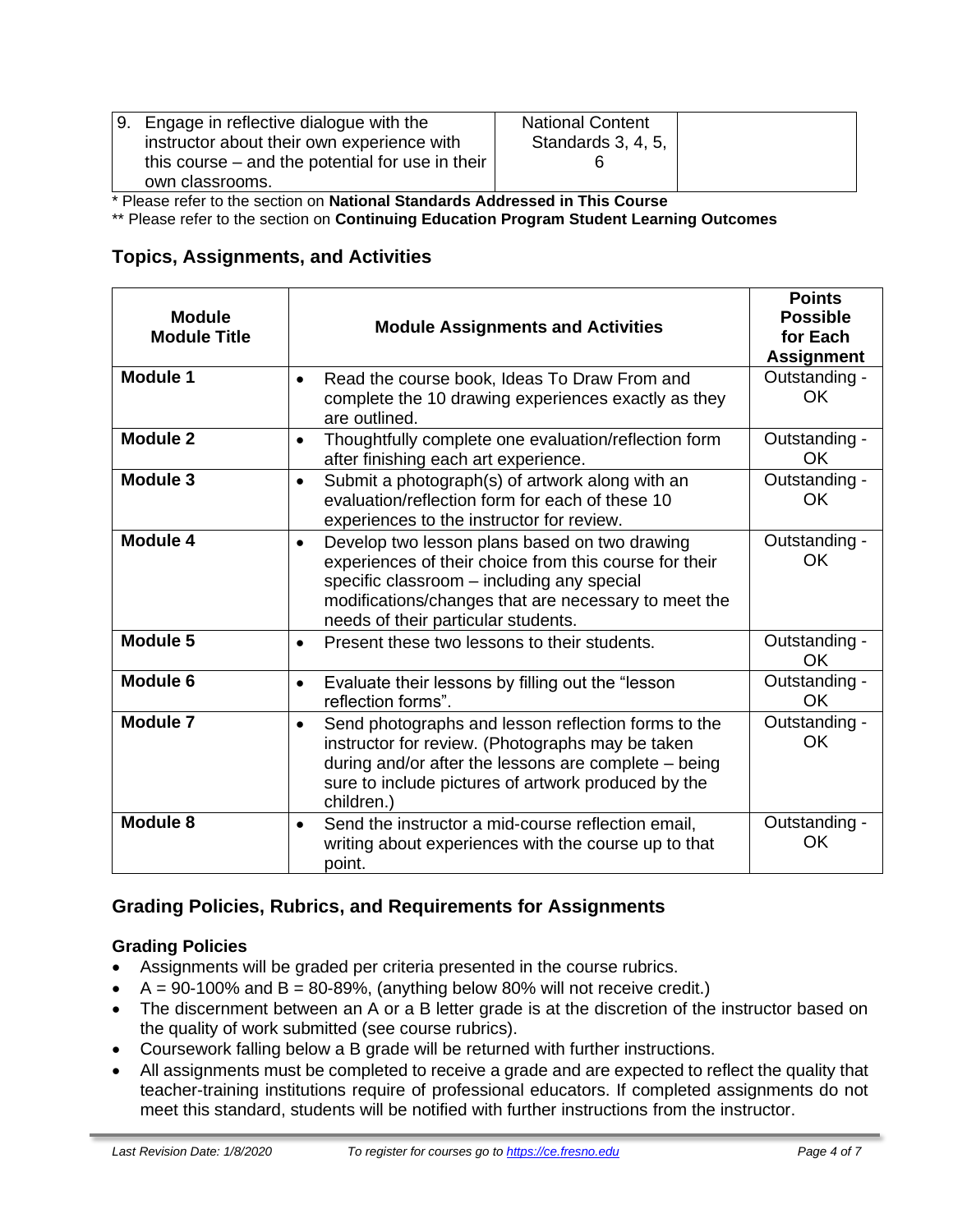#### **Grading Rubric**

| Grade     | Percentage | <b>Description</b> | <b>Rubric</b>                                                                                                                                                                                   |
|-----------|------------|--------------------|-------------------------------------------------------------------------------------------------------------------------------------------------------------------------------------------------|
| A         | 90-100%    | Excellent          | Meets all course / assignment requirements with<br>significant evidence of subject mastery and<br>demonstration of excellent graduate level<br>professional development scholarship.            |
| B         | 80-89%     | Very Good          | Adequately meets criteria for all course/assignment<br>requirements - demonstrates subject competency<br>with very good graduate level professional<br>development scholarship.                 |
| <b>NC</b> | Below 80%  | Unacceptable       | Does not meet the minimum criteria for all<br>course/assignment requirements and demonstrated<br>little, if any, evidence of acceptable graduate level<br>professional development scholarship. |

#### **Writing Requirements**

- **Superior:** Writing is clear, succinct, and reflects graduate level expectations. Clearly addresses all parts of the writing task. Maintains a consistent point of view and organizational structure. Include relevant facts, details, and explanations.
- **Standard:** Writing is acceptable with very few mistakes in grammar and spelling. Addresses most parts of the writing task. Maintains a mostly consistent point of view and organizational structure. Include mostly relevant facts, details, and explanations.
- **Sub-standard:** Writing contains noticeable mistakes in grammar and spelling. Does not address all parts of the writing task. Lacks a consistent point of view and organization structure. May include marginally relevant facts, details, and explanations.

#### **Lesson Plan Requirements**

- **Superior:** Instructional goals and objectives clearly stated. Instructional strategies appropriate for learning outcome(s). Method for assessing student learning and evaluating instruction is clearly delineated and authentic. All materials necessary for student and teacher to complete lesson clearly listed.
- **Standard:** Instructional goals and objectives are stated but are not easy to understand. Some instructional strategies are appropriate for learning outcome(s). Method for assessing student learning and evaluating instruction is present. Most materials necessary for student and teacher to complete lesson are listed.
- **Sub-standard:** Instructional goals and objectives are not stated. Learners cannot tell what is expected of them. Instructional strategies are missing or strategies used are inappropriate. Method for assessing student learning and evaluating instruction is missing. Materials necessary for student and teacher to complete lesson are missing.

# **Instructor/Student Contact Information**

This course requires a minimum of three contacts between the student and the instructor. The first contact point occurs after the student enrolls in the course. The instructor contacts the student by email to welcome them to the course and Fresno Pacific University. The instructor provides an overview of the course, material, assignments, and expectations for successful completion of the course. This initial interaction also establishes a foundation for future interactions (via email or phone). The second interaction should occur when the student is approximately half-way through the course. The instructor can field any assignment questions and learn what has been the most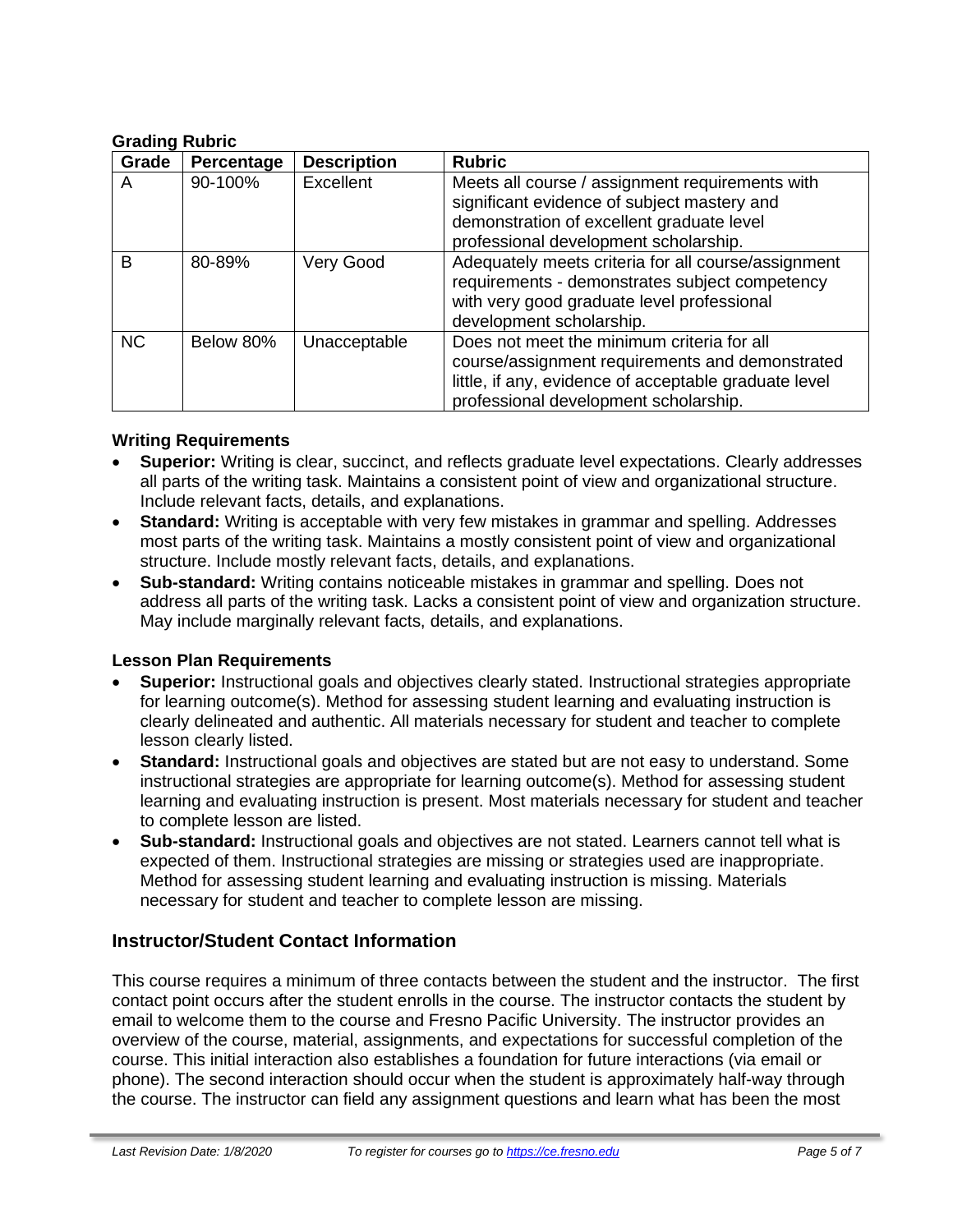beneficial to the student so far. The final conversation occurs at the end of the course. This interaction provides a final check that all assignments have been completed, final grade request has been submitted, and answer any final questions or concerns.

# **Coursework Hours**

Based on the Carnegie Unit standard, a unit of graduate credit measures academic credit based on the number of hours the student is engaged in learning. This includes all time spent on the course: reading the textbook, watching videos, listening to audio lessons, researching topics, writing papers, creating projects, developing lesson plans, posting to discussion boards, etc. Coursework offered for FPU Continuing Education graduate credit adheres to 45 hours per semester unit for the 900-level courses. Therefore, a student will spend approximately 135 hours on a typical 3-unit course.

# **Services for Students with Disabilities**

Students with disabilities are eligible for reasonable accommodations in their academic work in all classes. In order to receive assistance, the student with a disability must provide the Academic Support Center with documentation, which describes the specific disability. The documentation must be from a qualified professional in the area of the disability (i.e. psychologist, physician or educational diagnostician). Students with disabilities should contact the Academic Support Center to discuss academic and other needs as soon as they are diagnosed with a disability. Once documentation is on file, arrangements for reasonable accommodations can be made. For more information and for downloadable forms, please go to [https://www.fresno.edu/students/academic](https://www.fresno.edu/students/academic-support/services-students-disabilities)[support/services-students-disabilities.](https://www.fresno.edu/students/academic-support/services-students-disabilities)

# **Plagiarism and Academic Honesty**

All people participating in the educational process at Fresno Pacific University are expected to pursue honesty and integrity in all aspects of their academic work. Academic dishonesty, including plagiarism, will be handled per the procedures set forth in the Fresno Pacific University Catalogue <https://www.fresno.edu/students/registrars-office/academic-catalogs>

# **Technology Requirements**

To successfully complete the course requirements, course participants will need Internet access, can send and receive email, know how to manage simple files in a word processing program, and have a basic understanding of the Internet. Please remember that the instructor is not able to offer technical support. If you need technical support, please contact your Internet Service Provider.

# **Final Course Grade and Transcripts**

When all work for the course has been completed, students will need to logon to the Continuing Education website [\(https://ce.fresno.edu/my-account\)](https://ce.fresno.edu/my-account) and "Request Final Grade". Once the instructor receives the requests and submits the grade online, students may log back in to view their Final Grade Report or order transcripts online. Please allow at least two weeks for the final grade to be posted. For more information, see the Continuing Education Policies and Procedures at [https://ce.fresno.edu/ce-policies-and-procedures.](https://ce.fresno.edu/ce-policies-and-procedures)